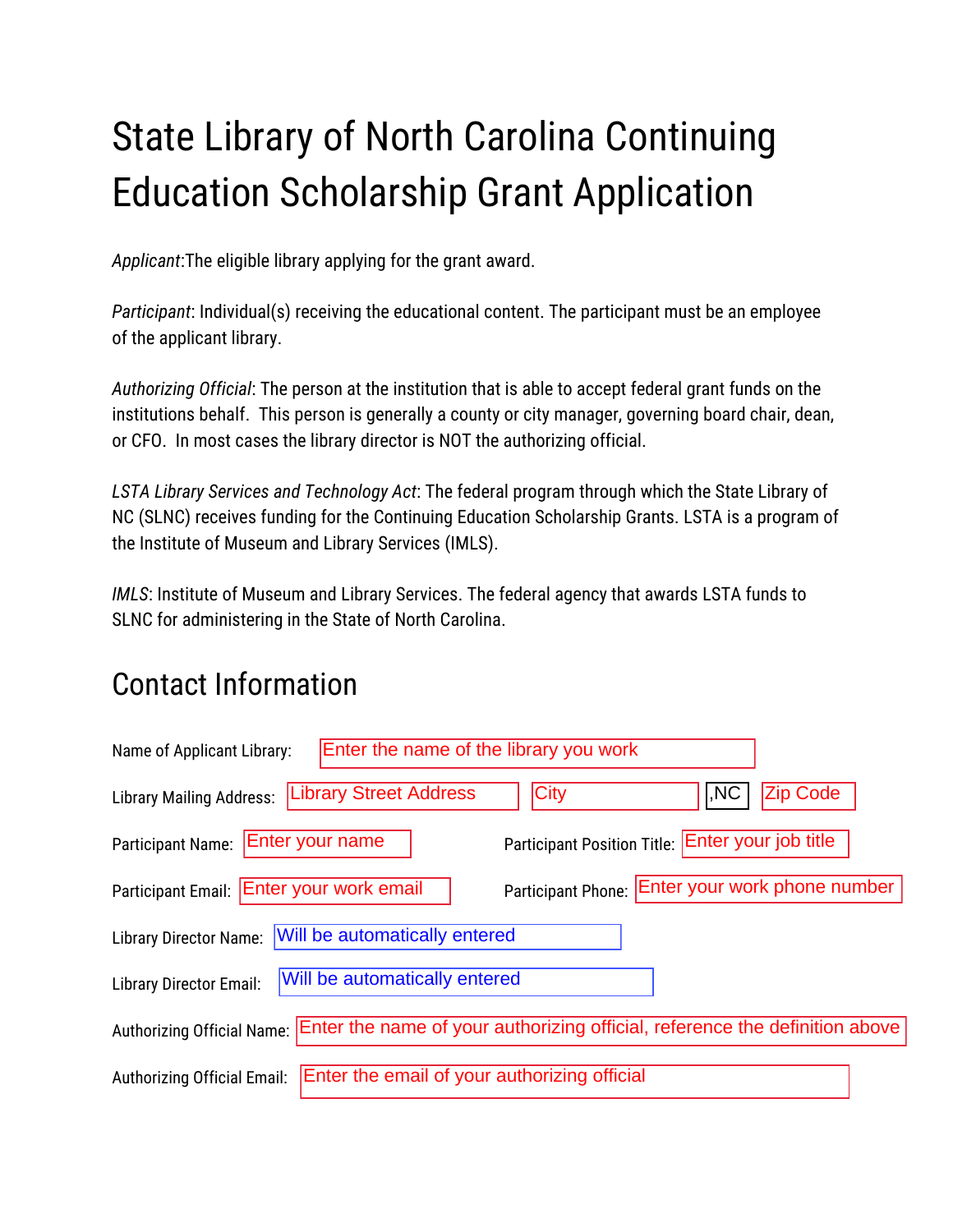## Grant Application and Requirements

Please verify that you have completed the following:

- ❏ I have reviewed the Continuing Education Grant Guide found on the SLNC website and understand the grant requirements and process details.
- ❏ I have discussed this Continuing Education event with SLNC's Continuing Education Consultant, as needed.
- ❏ I have discussed this application with my library director and he/she approves of my application for these grants funds.

#### Grant Details

Check the 3 boxes

- 1. Name of Continuing Education Event: Name of the requested event you wish to attend
- 2. Provide a Brief Description of the Continuing Education Event:

What is the purpose of the CE event?

- 3. URL for the website or details: Enter the website for the CE event
- 4. Are you presenting at the Continuing Education Event:



5. Based on preliminary information available about the event at this time, please list 3- 4 sessions you plan to attend based on your library's needs.:

List information related to the event that will help fulfill identified needs in your library and community

- 6. State event is occuring: *ie NC*, WA, CA, GA, etc.
- 7. Event start date: Date the event starts
- 8. Event end date: **Date the event ends**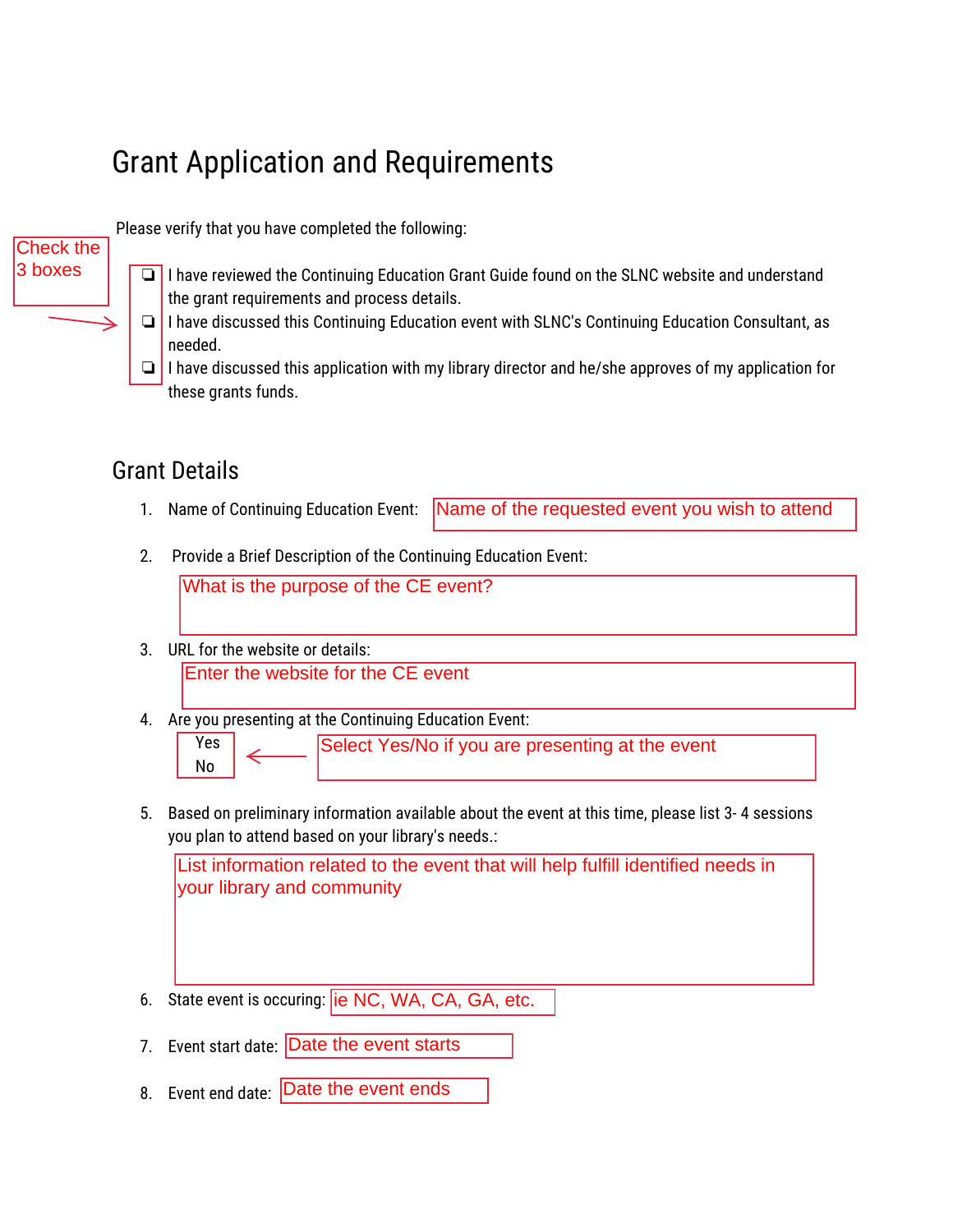#### Budget

In this section you will provide information regarding your estimated expenses to participate in the event outlined above. The budget table provided below lists allowable grant cost categories. Maximum grant award is \$1,000 for in-state conferences and \$2,500 for out-of-state conferences. There is a no match requirement.

Costs will be reviewed by the SLNC to determine if they are allowable, reasonable, and necessary. Care should be taken to plan for the most efficient and economical method of travel. If no expenses are estimated for a category, please enter 0.00

|                                           | <b>Estimated Amount</b>           | Source for Estimate/Explanation                                           |
|-------------------------------------------|-----------------------------------|---------------------------------------------------------------------------|
| <b>Conference Registration fee</b>        | Enter expected cost<br>\$         | lie. conference website                                                   |
| Lodging                                   | \$                                | lie. conference/hotel website                                             |
| Airfare                                   | \$                                | lie. airline website                                                      |
| Airfare baggage fee                       | \$                                | ie airline website                                                        |
| Airport-transportation fees               | \$                                | ie. transportation site                                                   |
| Rental car/fuel charges                   | \$                                | lie. rental agency site                                                   |
| Mileage                                   | \$                                | ie. local mileage rate                                                    |
| Total of Estimated Allowable Expenses: \$ | This amount will<br>automatically | <b>Enter the amount</b><br>Grant Request Amount: \$<br>you are requesting |

calculate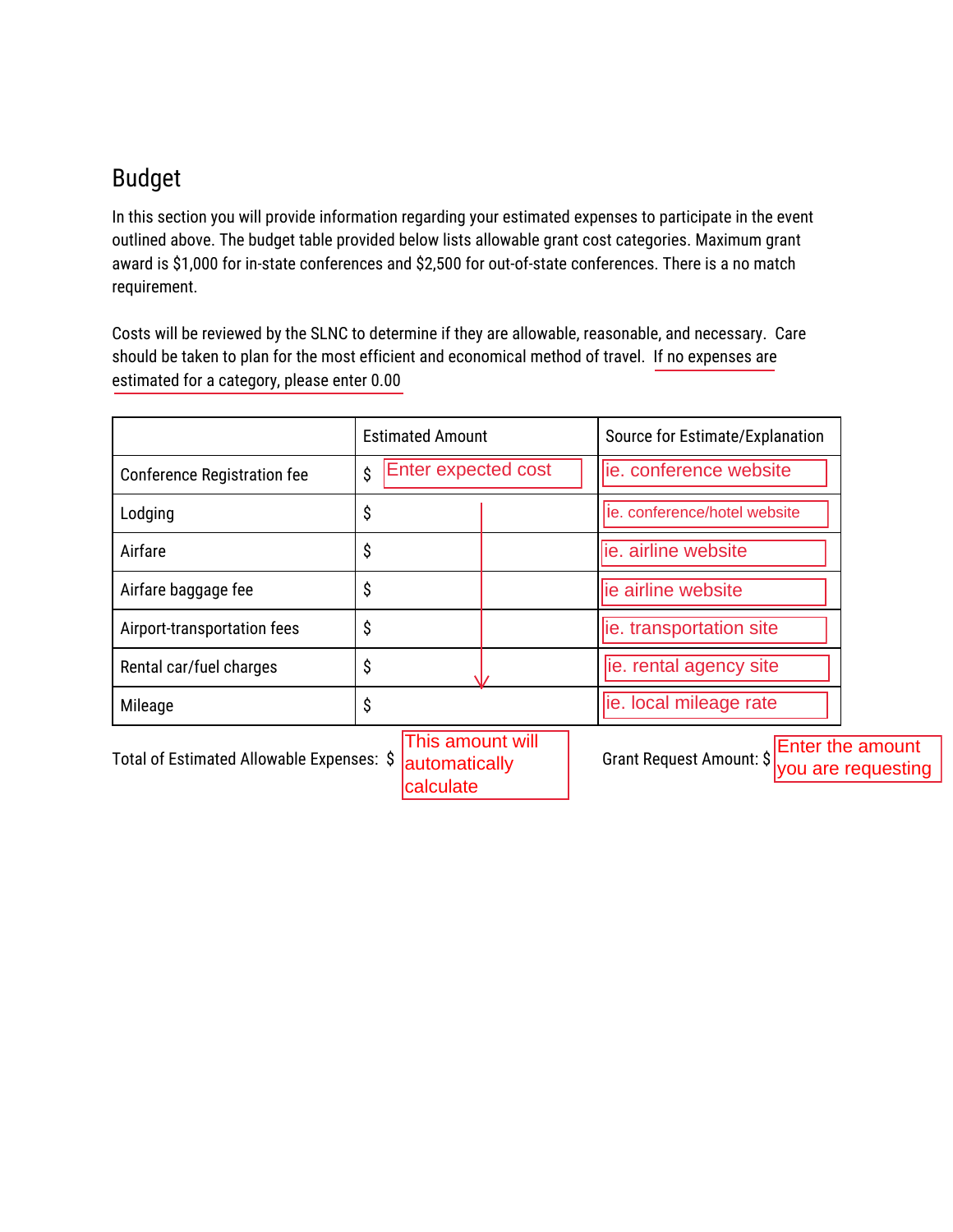### Impact Statement

Library Services and Technology Act (LSTA) funds are federal funds awarded to the State Library of North Carolina annually by the Institute of Museum and Library Services (IMLS). The funds are governed by the purposes and priorities set forth by the US Congress, in conjunction with the Office of Management and Budget's (OMB) Uniform Grant Guidance, for allowable uses of federal funds. The State Library of North Carolina Continuing Education Scholarship Grants utilize LSTA funds and must address one of the LSTA Priorities in order to be eligible for these grant funds.

1. Describe the knowledge, skills, or information the participant anticipates gaining as a result of attending this conference.

What will you learn by attending this conference?

2. Continuing Education Scholarship Grants funded by LSTA are meant to ultimately benefit the library's end users. What target audience/s will the participant be focusing on while attending the conference and how will that target audience benefit from participant's newly acquired knowledge and/or skills?

Who will benefit from what you learn and how will they benefit?